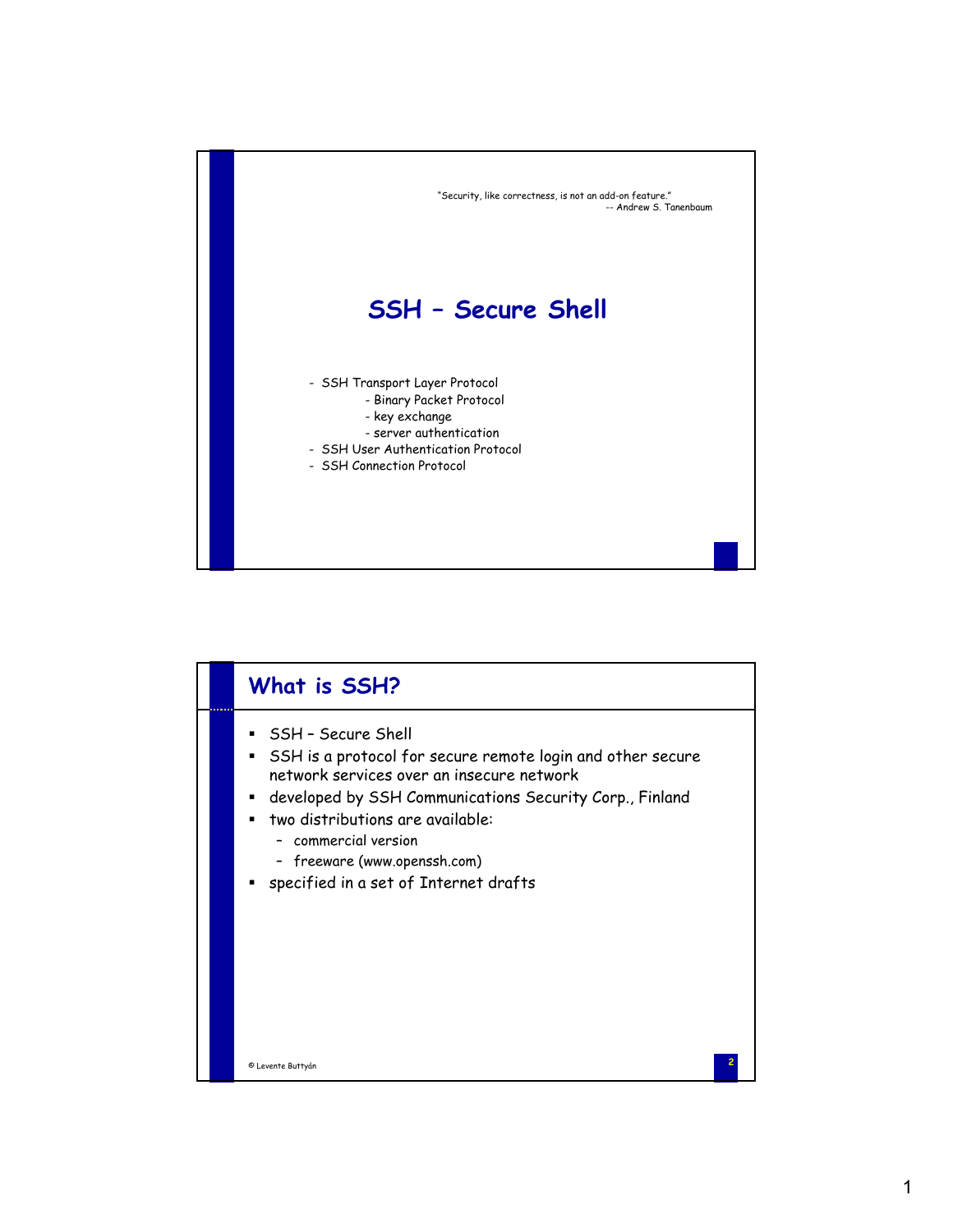

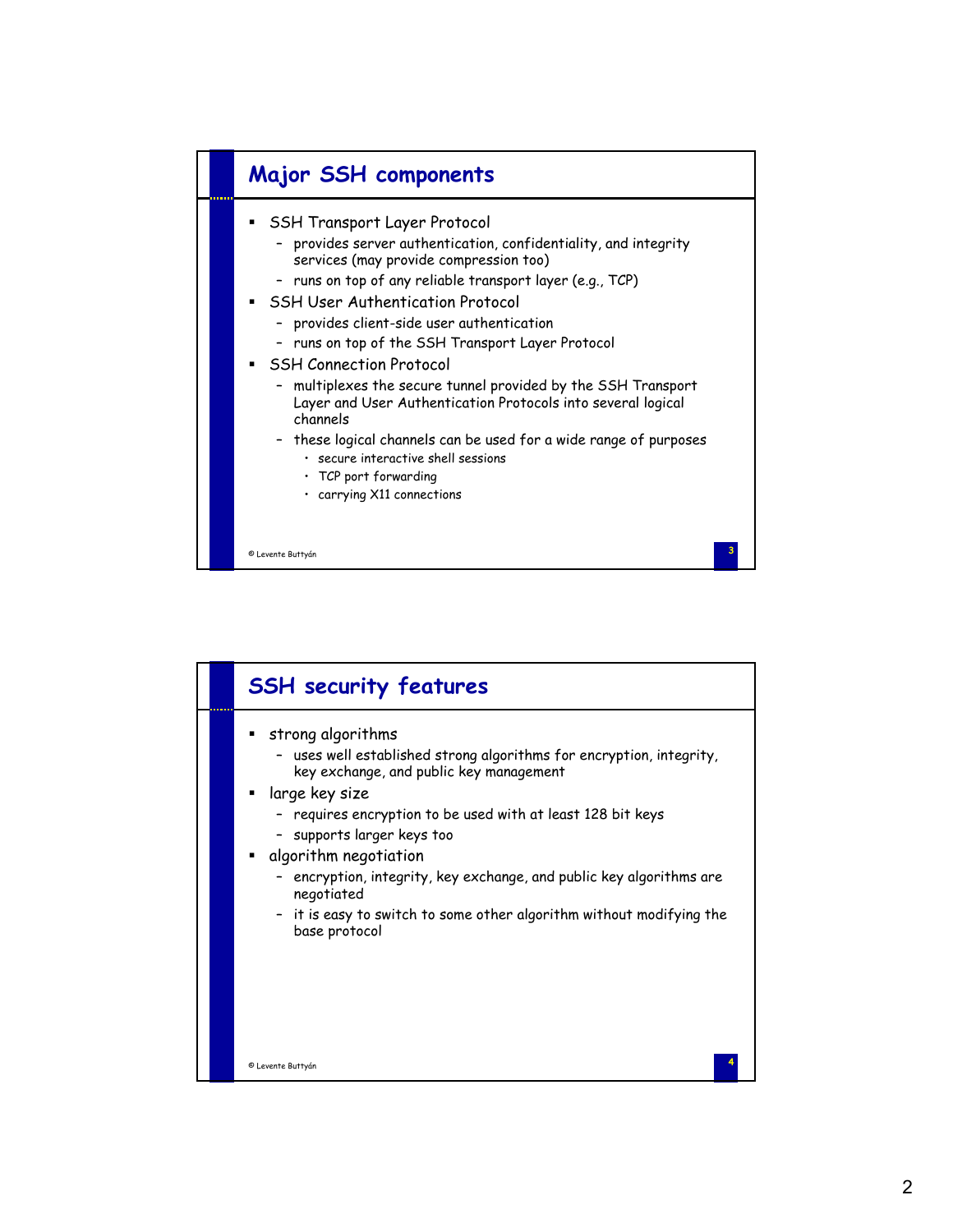

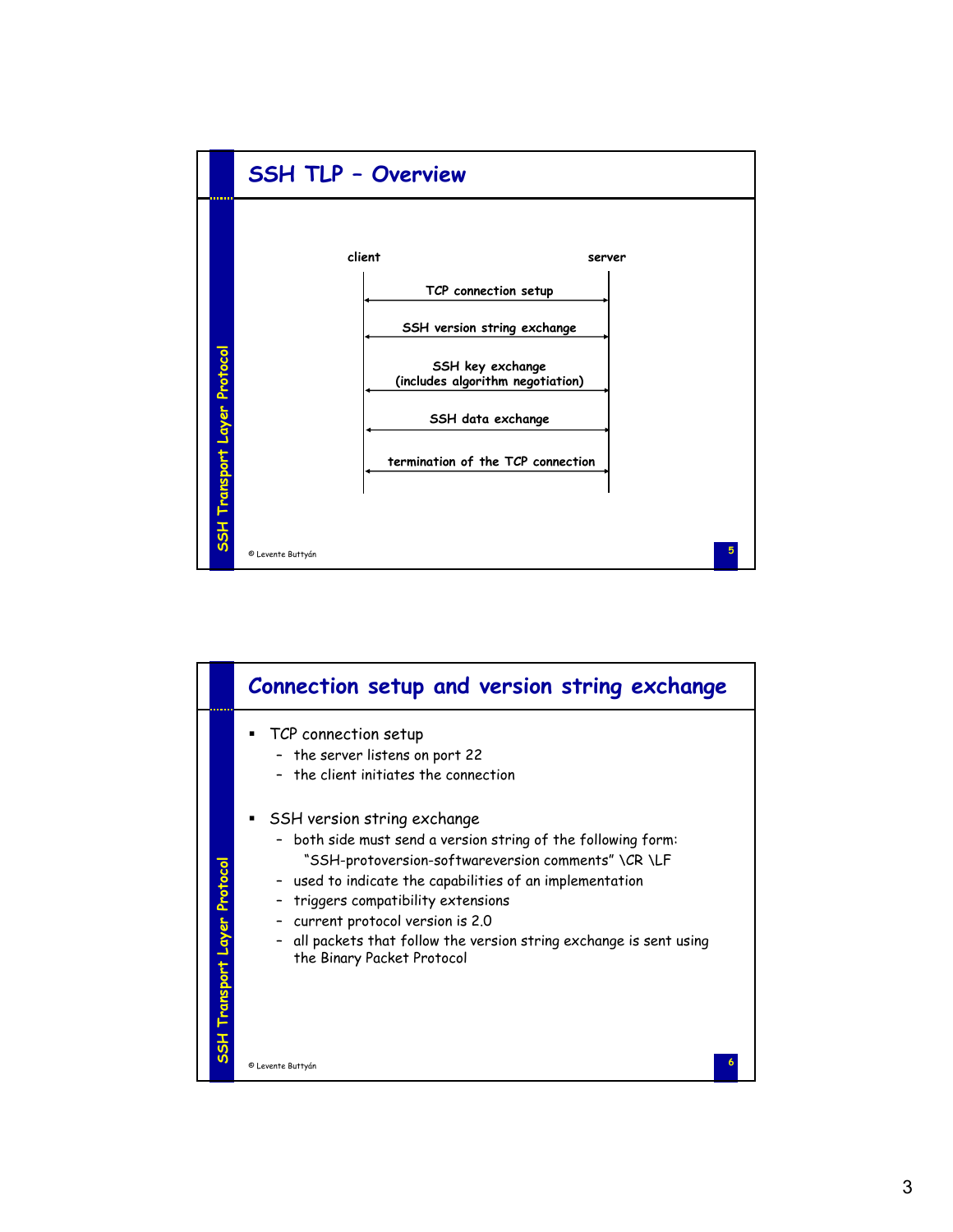

|                                     | <b>Encryption</b>                                                                                                                                                                                                                                                                                                                                                                                                                                                                                                                                                                                                                                                                                                                     |
|-------------------------------------|---------------------------------------------------------------------------------------------------------------------------------------------------------------------------------------------------------------------------------------------------------------------------------------------------------------------------------------------------------------------------------------------------------------------------------------------------------------------------------------------------------------------------------------------------------------------------------------------------------------------------------------------------------------------------------------------------------------------------------------|
| <b>SSH Transport Layer Protocol</b> | the encryption algorithm is negotiated during the key exchange<br>supported algorithms<br>3des-cbc (required) (168 bit key)<br>blowfish-cbc (recommended)<br>twofish256-cbc (opt) / twofish192-cbc (opt) / twofish128-cbc (recomm)<br>aes256-cbc (opt) / aes192-cbc (opt) / aes128-cbc (recomm)<br>$\sim$<br>serpent256-cbc (opt) / serpent192-cbc (opt) / serpent128-cbc (opt)<br>- arcfour (opt) (RC4)<br>- idea-cbc (opt) / cast128-cbc (opt)<br>key and IV are also established during the key exchange<br>all packets sent in one direction is considered a single data<br>٠<br>stream<br>IV is passed from the end of one packet to the beginning of the<br>next one<br>encryption algorithm can be different in each direction |
|                                     | © Levente Buttyán                                                                                                                                                                                                                                                                                                                                                                                                                                                                                                                                                                                                                                                                                                                     |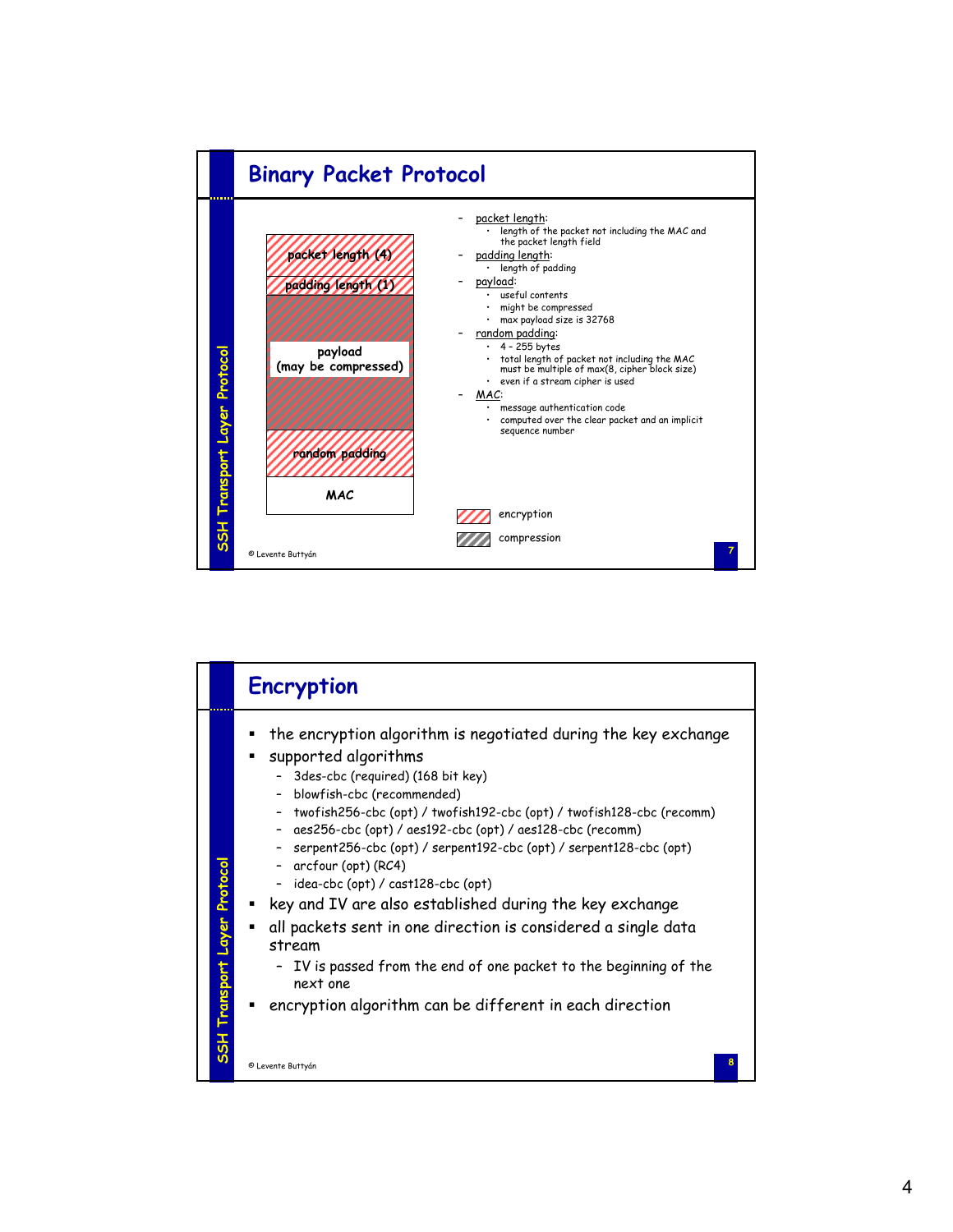

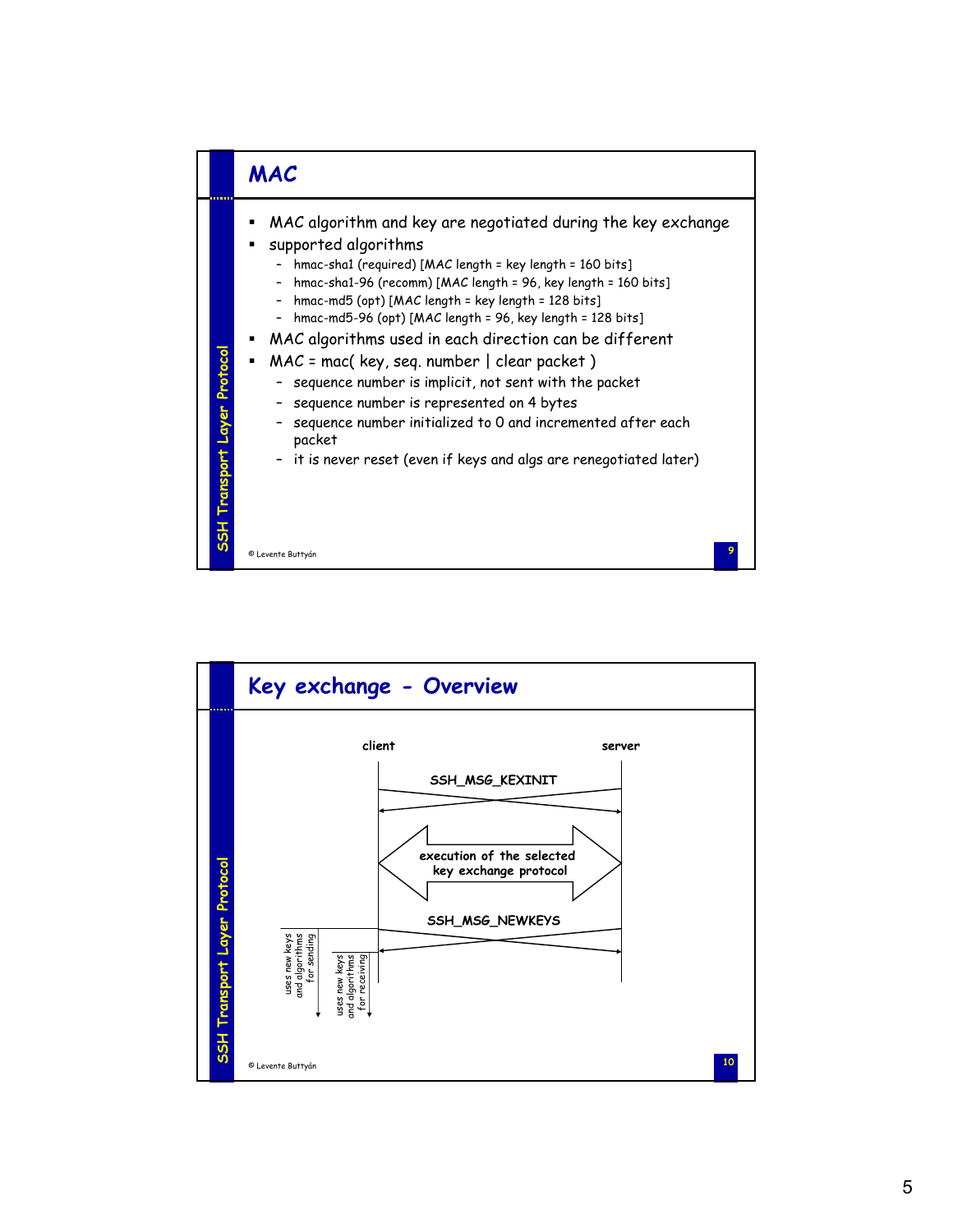## **Algorithm negotiation**

- SSH\_MSG\_KEXINIT
	- kex\_algorithms (comma separated list of names)
	- server\_host\_key\_algorithms
	- encryption\_algorithms\_client\_to\_server
	- encryption\_algorithms\_server\_to\_client
	- mac\_algorithms\_client\_to\_server
	- mac\_algorithms\_server\_to\_client
	- compression\_algorithms\_client\_to\_server
	- compression\_algorithms\_server\_to\_client
	- first\_kex\_packet\_follows (boolean)
	- random cookie (16 bytes)
- algorithm lists

**SSH Transport Layer Protocol**

SSH Transport Layer Protocol

- the server lists the algorithms it supports
- the client lists the algorithms that it is willing to accept
- algorithms are listed in order of preference
- selection: first algorithm on the client's list that is also on the server's list

**11** © Levente Buttyán

|  |                              | Deriving keys and IVs                                                                                                                                                                                                                                                                                                                                                                                                                                                                                                                                                                     |
|--|------------------------------|-------------------------------------------------------------------------------------------------------------------------------------------------------------------------------------------------------------------------------------------------------------------------------------------------------------------------------------------------------------------------------------------------------------------------------------------------------------------------------------------------------------------------------------------------------------------------------------------|
|  |                              | any key exchange algorithm produces two values<br>a shared secret K<br>an exchange hash H                                                                                                                                                                                                                                                                                                                                                                                                                                                                                                 |
|  |                              | H from the first key exchange is used as the session ID                                                                                                                                                                                                                                                                                                                                                                                                                                                                                                                                   |
|  |                              | keys and IVs are derived from K and H as follows:<br>- IV client to server = HASH(K   H   "A"   session ID)<br>- IV server to client = $HASH(K H ^n)$ "B"   session ID)<br>- encryption key client to server = HASH( $K \mid H \mid "C"$   session ID)<br>- encryption key server to client = HASH(K   H   "D"   session ID)<br>- MAC key client to server = HASH( $K$   H   "E"   session ID)<br>- MAC key server to client = HASH( $K \mid H \mid ``F'' \mid$ session ID)<br>where HASH is the hash function specified by the key exchange<br>method (e.g., diffie-hellman-group1-sha1) |
|  | SSH Transport Layer Protocol | " if the key length is longer than the output of HASH<br>K1 = HASH( K   H   X   session ID )<br>- $K2 = HASH(K   H   K1)$<br>- $K3 = HASH(K   H   K1   K2)$<br>- key = K1   K2   K3                                                                                                                                                                                                                                                                                                                                                                                                       |
|  |                              | 12<br>© Levente Buttyán                                                                                                                                                                                                                                                                                                                                                                                                                                                                                                                                                                   |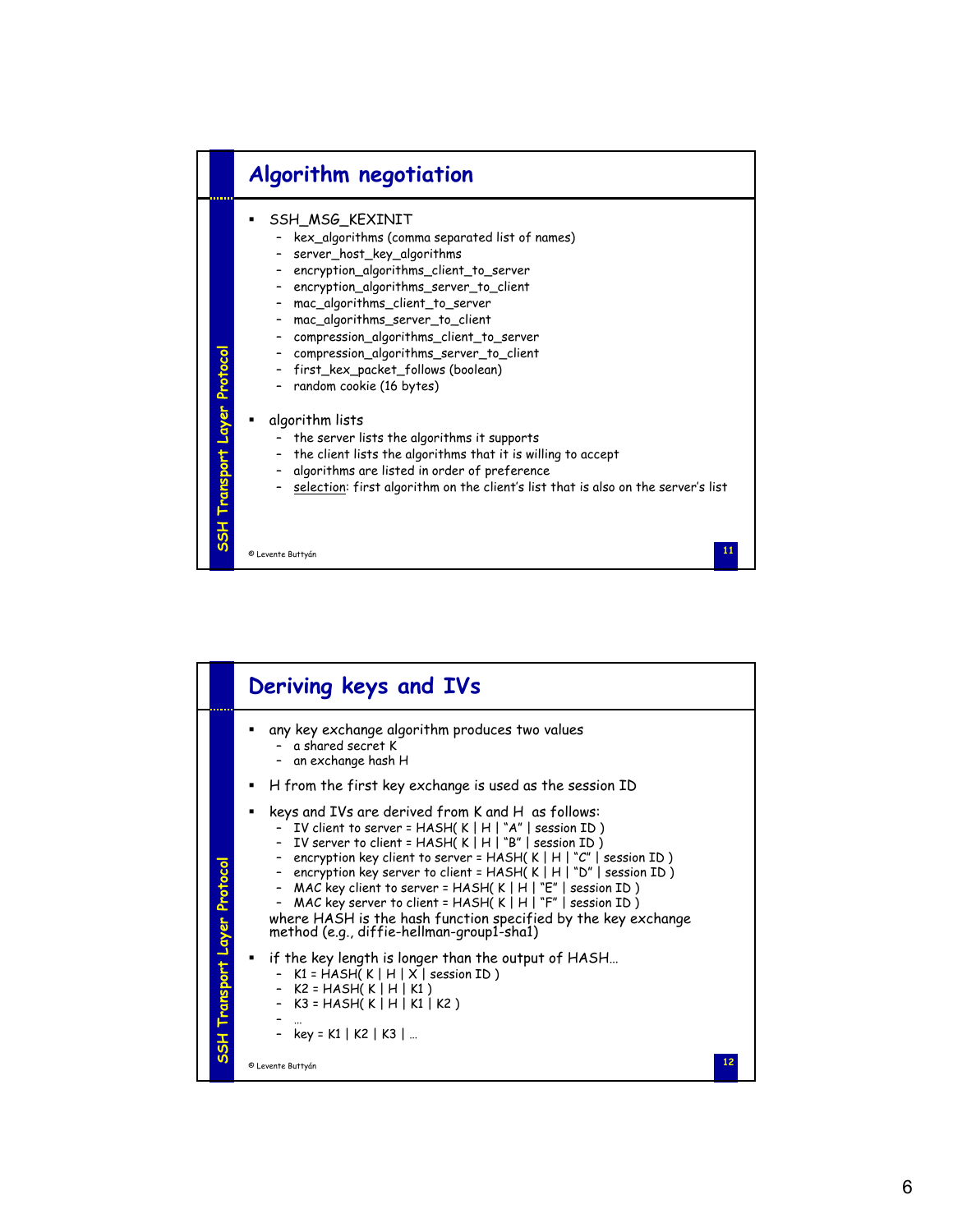

|                              | Server authentication                                                                                                                                                                                                                                                                                                                                                                                                                                                                                                                                                                                                                                                                                                                                             |
|------------------------------|-------------------------------------------------------------------------------------------------------------------------------------------------------------------------------------------------------------------------------------------------------------------------------------------------------------------------------------------------------------------------------------------------------------------------------------------------------------------------------------------------------------------------------------------------------------------------------------------------------------------------------------------------------------------------------------------------------------------------------------------------------------------|
| SSH Transport Layer Protocol | based on the server's host key $K_{\rm{crv}}$<br>the client must check that K <sub>srv</sub> is really the host key of the<br>٠<br>server<br>models<br>- the client has a local database that associates each host name.<br>with the corresponding public host key<br>- the host name - to - key association is certified by a trusted CA<br>and the server provides the necessary certificates or the client<br>obtains them from elsewhere<br>- check fingerprint of the key over an external channel (e.g., phone)<br>- best effort:<br>. accept host key without check when connecting the first time to the<br>server<br>$\cdot$ save the host key in a local database, and<br>· check against the saved key on all future connections to the same<br>server |
|                              | © Levente Buttyán                                                                                                                                                                                                                                                                                                                                                                                                                                                                                                                                                                                                                                                                                                                                                 |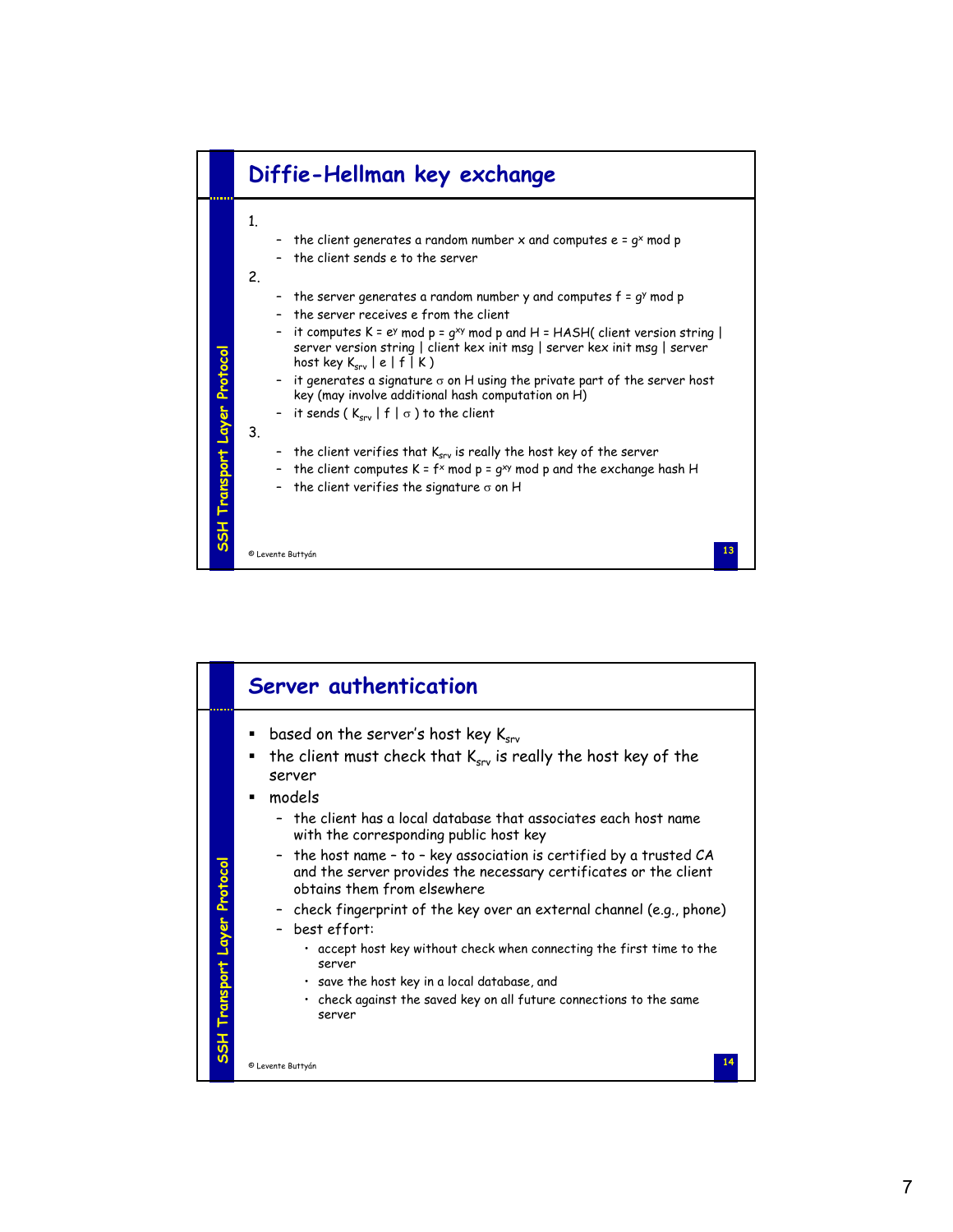

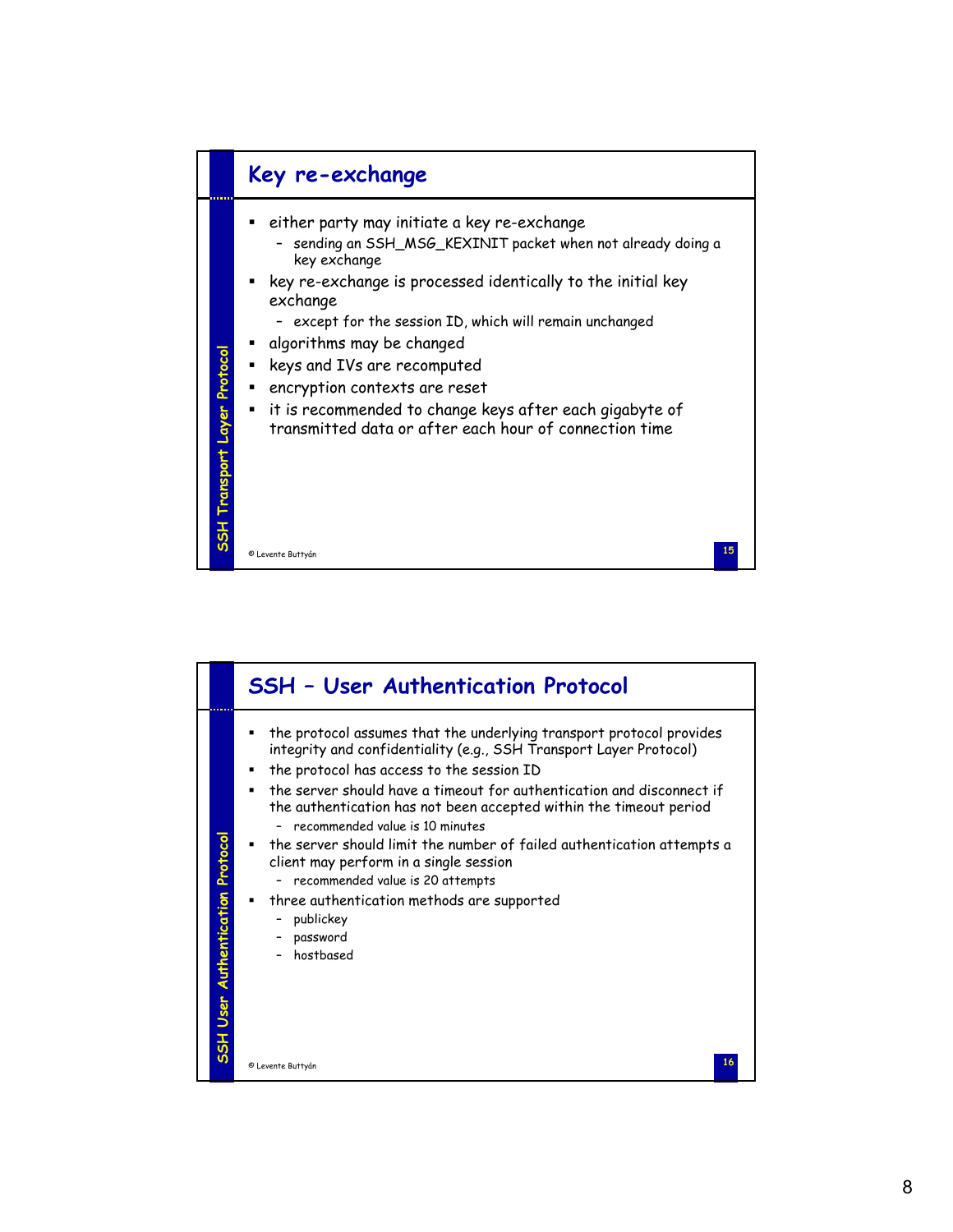

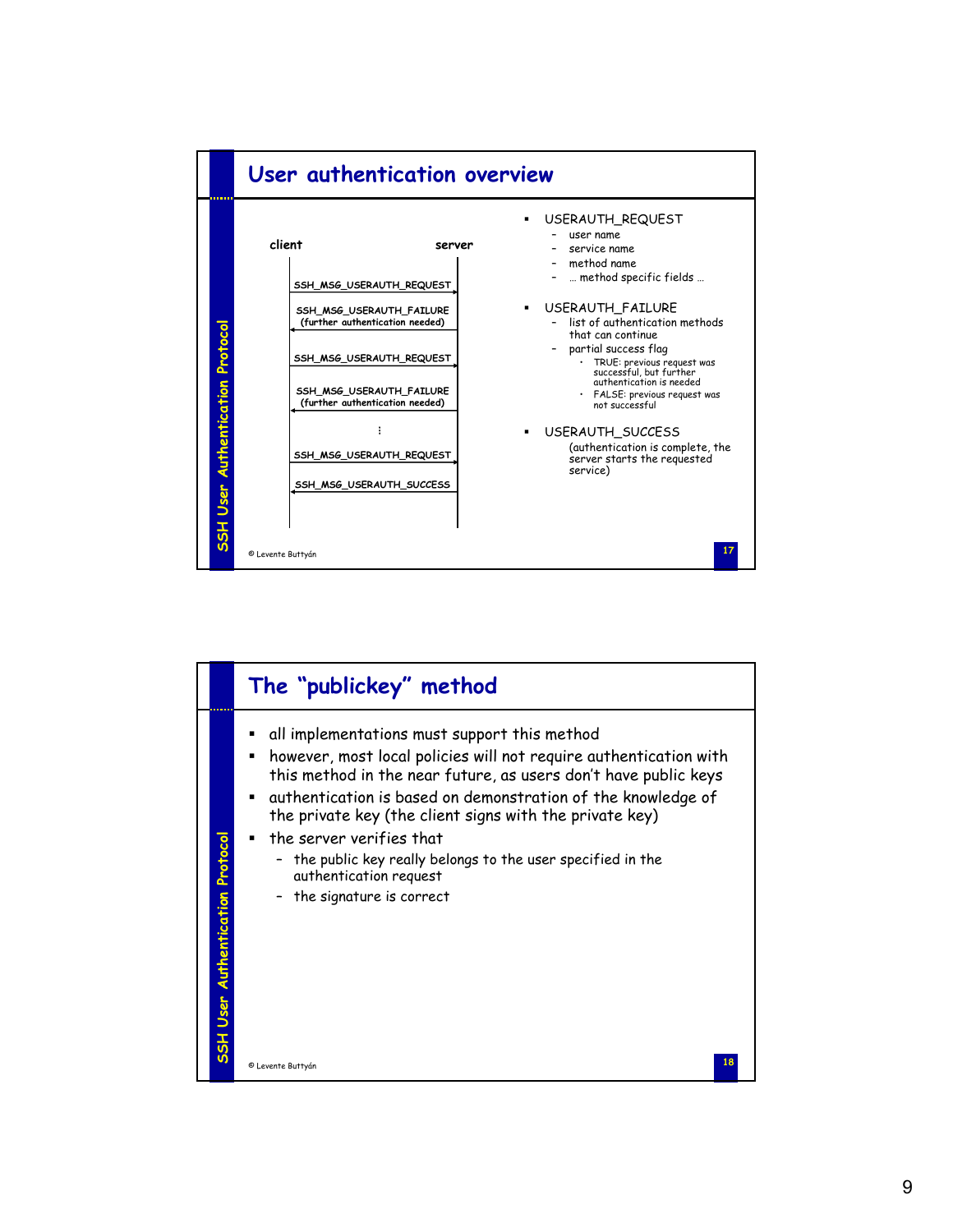

|                                         | The "publickey" method cont'd                                                                                                                                                                                                                                                                                                                                                                                                                                                                                                                                        |
|-----------------------------------------|----------------------------------------------------------------------------------------------------------------------------------------------------------------------------------------------------------------------------------------------------------------------------------------------------------------------------------------------------------------------------------------------------------------------------------------------------------------------------------------------------------------------------------------------------------------------|
| <b>SSH User Authentication Protocol</b> | using the private key<br>٠<br>- involves expensive computations<br>- may require the user to type a password if the private key is<br>stored in encrypted form on the client machine<br>$\blacksquare$ in order to avoid unnecessary processing, the client may check<br>whether authentication using the public key would be<br>acceptable<br>- SSH_MSG_USERAUTH_REQUEST<br>$\cdot$ user name<br>service name<br>• "publickey"<br>$·$ FALSE<br>• public key algorithm name<br>$\cdot$ public key<br>- if OK then the server responds with<br>SSH_MSG_USERAUTH_PK_OK |
|                                         | 20<br>© Levente Buttyán                                                                                                                                                                                                                                                                                                                                                                                                                                                                                                                                              |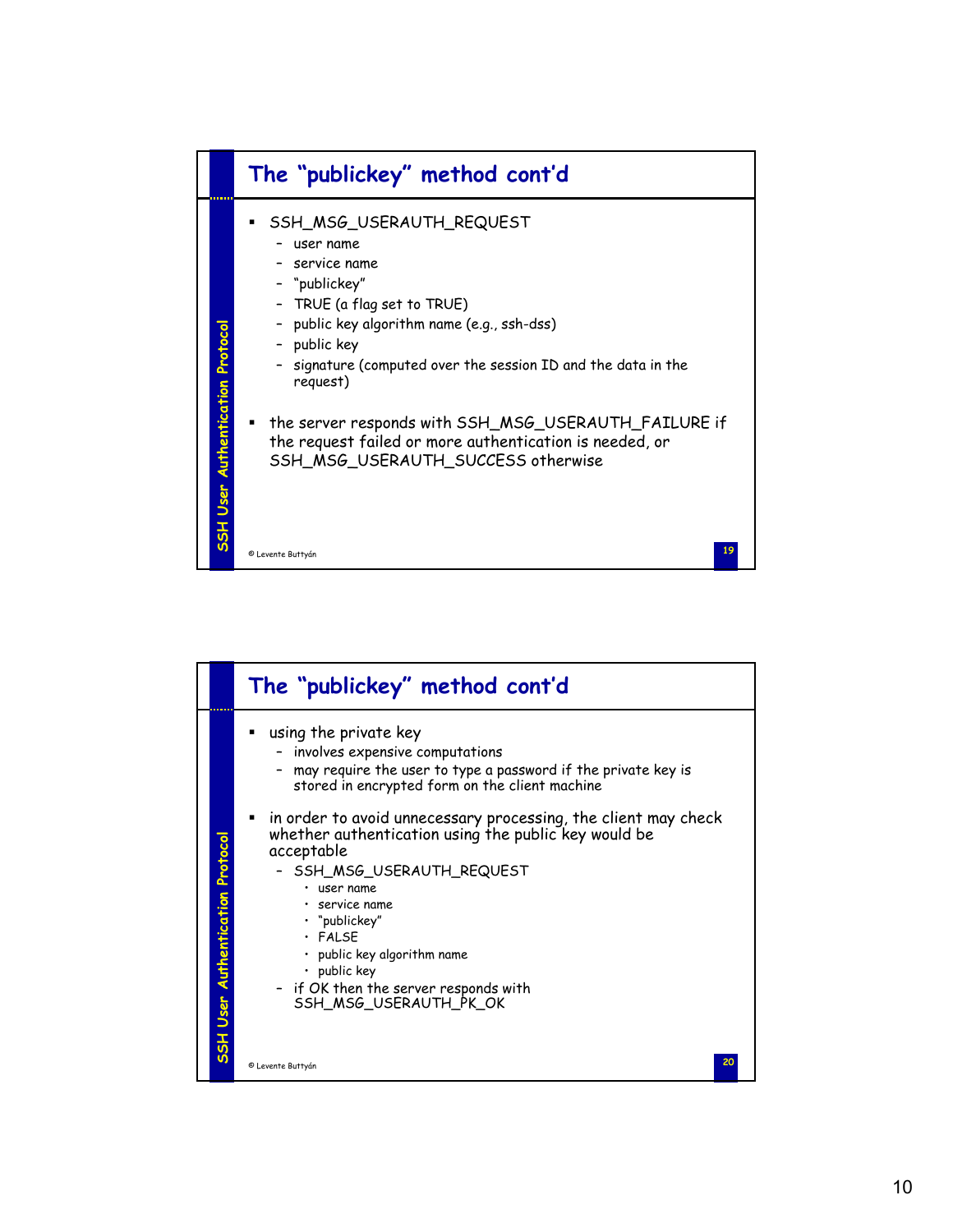

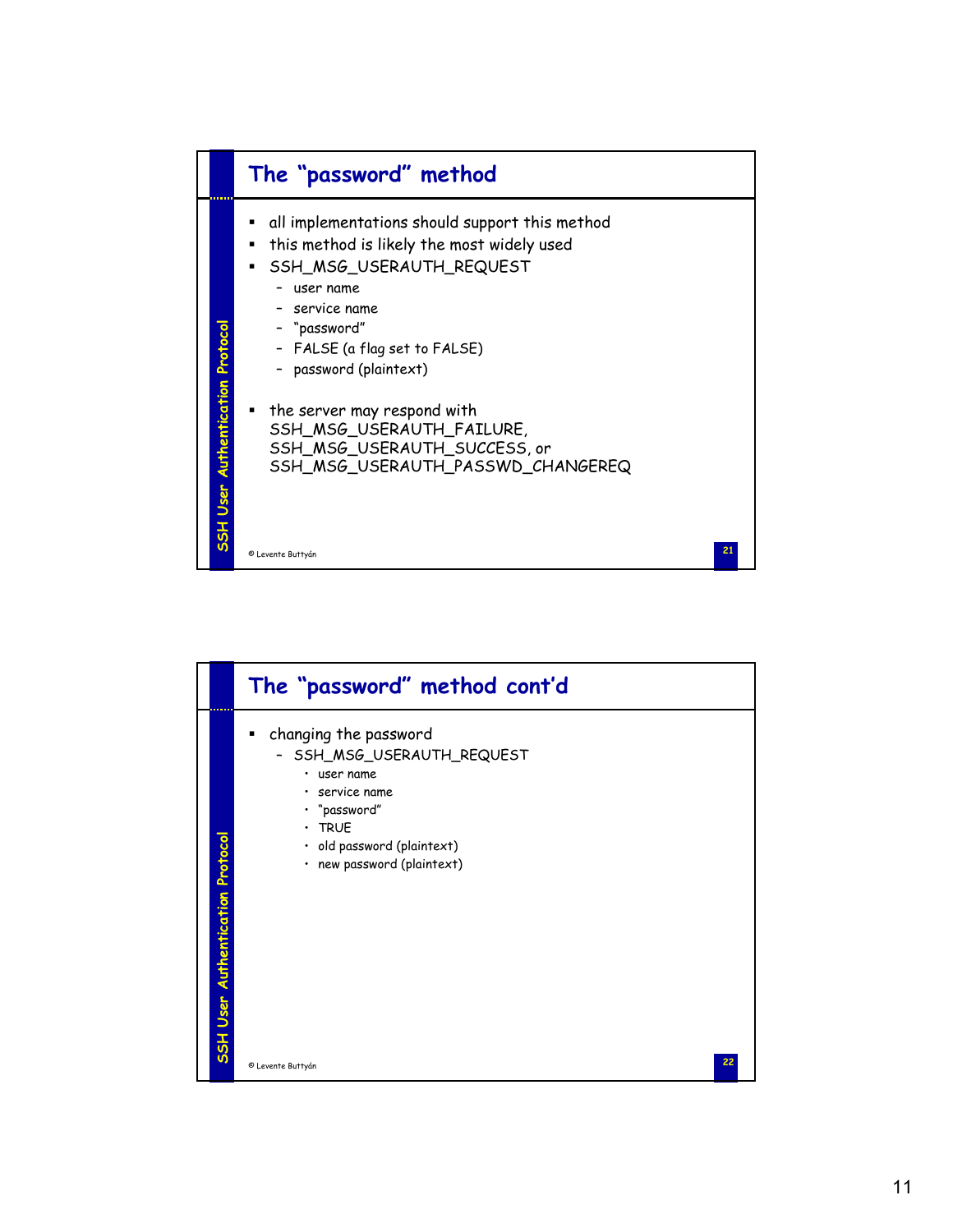

|                                         | The "hostbased" method cont'd                                                                                                                                                                                                                                                                                           |
|-----------------------------------------|-------------------------------------------------------------------------------------------------------------------------------------------------------------------------------------------------------------------------------------------------------------------------------------------------------------------------|
| <b>SSH User Authentication Protocol</b> | SSH_MSG_USERAUTH_REQUEST<br>٠<br>user name<br>service name<br>- "hostbased"<br>public key algorithm name<br>$\overline{\phantom{a}}$<br>public key and certificates for client host<br>- client host name<br>- user name on client host<br>signature (computed over the session ID and the data in the<br>-<br>request) |
|                                         | 24<br>© Levente Buttyán                                                                                                                                                                                                                                                                                                 |